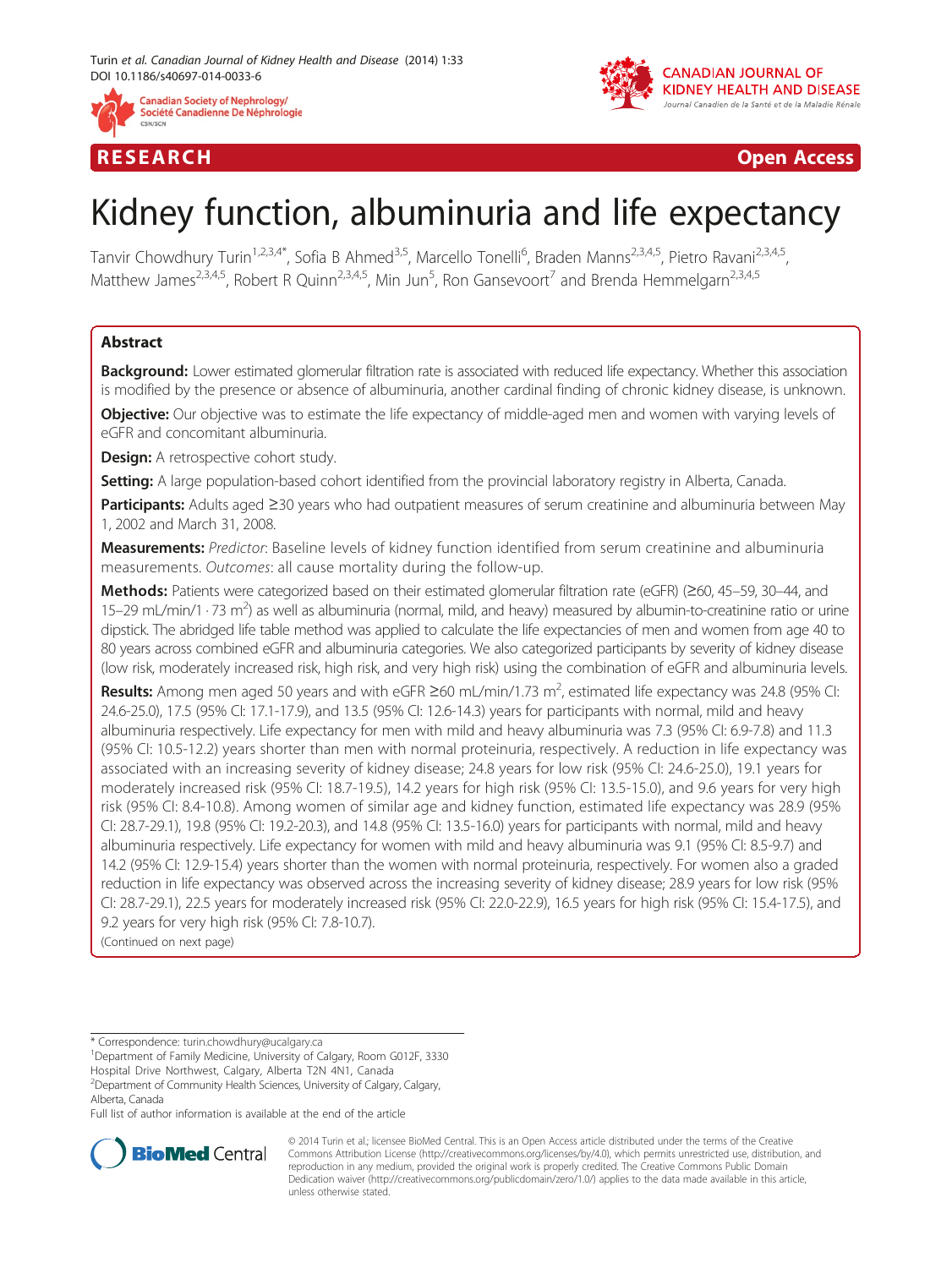## (Continued from previous page)

Limitations: Possible misclassification of long-term kidney function categories cannot be eliminated. Possibility of confounding due to concomitant comorbidities cannot be ruled out.

**Conclusion:** The presence and degree of albuminuria was associated with lower estimated life expectancy for both gender and was especially notable in those with eGFR ≥30 mL/min/1.73 m<sup>2</sup>. Life expectancy associated with a given level of eGFR differs substantially based on the presence and severity of albuminuria.

## Abrégé

Contexte: La diminution du débit de la filtration glomérulaire est associée à la réduction de l'espérance de vie. Par contre, le rôle que joue un autre facteur important de la néphropathie chronique dans ce lien, soit la présence ou l'absence d'albuminurie, reste inconnu.

Objectifs: Notre objectif était d'estimer l'espérance de vie d'hommes et de femmes d'âge moyen avec des mesures du débit de filtration glomérulaire estimé (eDFG) et de dosages d'albuminuries concomitantes.

Type d'étude: Étude rétrospective de cohortes.

Contexte: Une vaste cohorte de population provenant du registre du laboratoire provincial de l'Alberta, au Canada

Participants: Adultes âgés ≥ 30 ans ayant fait mesurer leurs concentrations de créatinine sérique et d'albumine urinaire en clinique externe entre le 1er mai 2002 et le 31 mars 2008.

Mesures: Variable prédictive: État de la fonction rénale à l'entrée de l'étude, telle qu'évaluée en fonction des dosages de créatinémie et d'albuminurie. Résultat: toute mortalité, quelle qu'en soit la cause, pendant le suivi.

Méthodes: Les patients ont été classés en fonction de leur évaluation du débit de filtration glomérulaire estimé (eDFG) (60, 45-59, 30-44, et 15-29 mL/min/1,73 m<sup>2</sup>) et de leur concentration d'albumine urinaire (normale, basse, élevée): mesures prises soit par rapport albumine/créatinine, ou par analyse au moyen d'une bandelette réactive. La méthodologie des tables abrégées de mortalité a été utilisée pour calculer l'espérance de vie des hommes et des femmes âgés de 40 à 80 ans à l'intérieur des deux catégories combinées. Nous avons également catégorisé les participants par degré de sévérité de néphropathie (faible risque, risques modéré et élevé, et très haut risque) en combinant les résultats des évaluations du eDFG et des dosages d'albuminurie.

Résultats: Parmi les hommes âgés de 50 ans qui avaient un eDFG ≥60 mL/min/1,73 m2, l'espérance de vie était estimée à 24,8 (95% CI: 24,6-25,0), 17,5 (95% CI: 17,1-17,9), et 13,5 (95% CI: 12,6-14,3) années pour les participants ayant des concentrations d'albuminurie normales, basses et élevées, respectivement. L'espérance de vie pour les hommes avec des concentrations d'albuminurie basses et élevées était écourtée de 7,3 (95% CI: 6,9-7,8) et de 11,3 (95% CI: 10,5-12,2) années, comparativement aux hommes ayant obtenu des concentrations de protéinurie normales. Une diminution de l'espérance de vie a été associée avec le degré de sévérité de la néphropathie: 24,8 ans pour un risque faible (95% CI: 24,6-25,0), 19,1 ans pour un risque modéré (95% CI: 18,7-19,5), 14,2 ans pour un risque élevé (95% CI: 13,5-15,0), et 9,6 ans pour un très haut risque (95% CI: 8,4-10,8). Parmi les femmes d'âge et d'état de la fonction rénale similaires, l'espérance de vie était estimée à 28,9 (95% CI: 28,7-29,1), 19,8 (95% CI: 19,2-20,3), et 14,8 (95% CI: 13,5-16,0) années pour les participantes ayant des concentrations d'albumine urinaire normales, basses et élevées, respectivement. L'espérance de vie pour les femmes avec des concentrations d'albuminurie basses et élevées était écourtée de 9,1 (95% CI: 8,5-9,7) et de 14,2 (95% CI: 12,9-15,4) années comparativement aux femmes obtenant des concentrations normales de protéinurie, respectivement. Pour les femmes, également, l'espérance de vie diminuait au fur et à mesure que le degré de sévérité de la néphropathie augmentait: de 28,9 ans pour celles à faible risque (95% CI: 28,7-29,1), de 22,5 ans pour celles à risque modéré (95% CI: 22,0-22,9), de 16,5 ans pour celles à risque élevé (95% CI: 15,4-17,5), et de 9,2 ans pour celles à très haut risque (95% CI: 7,8-10,7).

Limites de l'étude: Nous ne pouvons éliminer la possibilité d'une erreur lors du classement à partir de l'état de la fonction rénale. Les facteurs de confusion causés par une comorbidité concomitante ne peuvent, également, être complètement éliminés.

Conclusion: La présence et la sévérité de l'albuminurie ont été associées avec une espérance de vie diminuée chez les participants des deux sexes et était particulièrement appréciable chez les sujets avec un DFG de ≥30 mL/min/1.73 m2. L'espérance de vie associée à un DFG donné variait considérablement selon la présence d'albuminurie et sa sévérité.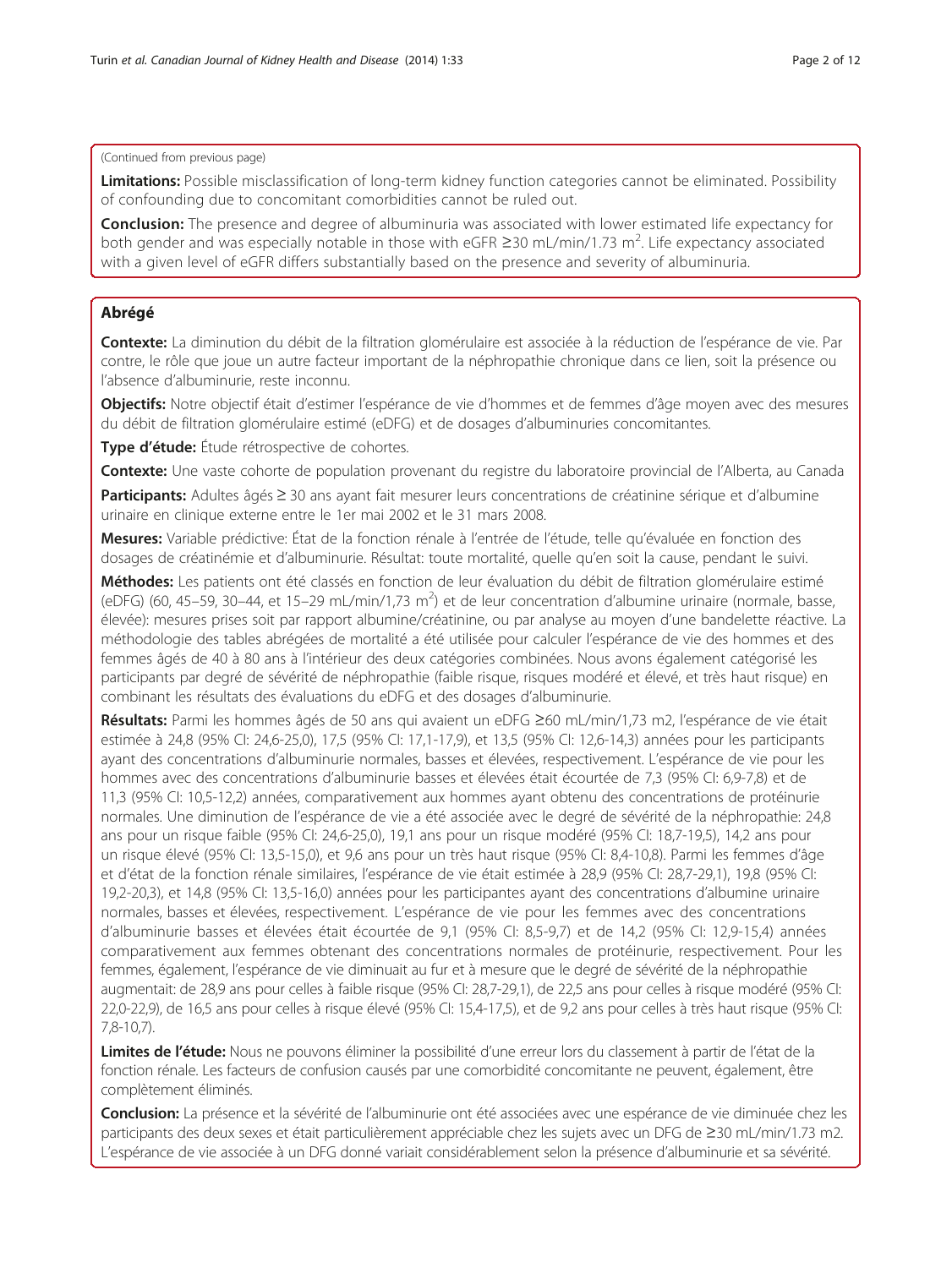#### What was known before

A lower level of eGFR is associated with shorter life span as is the presence and severity of albuminuria. Despite its obvious implications for clinical practice, public policy, and communicating risk to members of the public the joint effects of eGFR and albuminuria on estimated life expectancy have not been reported.

### What this adds

The life expectancy estimates presented provide a useful summary of risk based on combined eGFR and albuminuria levels. The results indicate that life expectancy varies substantially based on level of eGFR and presence and severity of albuminuria.

## Background

Until recently, the presence of chronic kidney disease (CKD) was primarily identified by estimated glomerular filtration rate (eGFR). Recent guidelines [\[1](#page-10-0)] for CKD classification and management recommend that degree of albuminuria also be used when classifying the presence and severity of CKD, because (like lower GFR) more severe albuminuria is associated with an increased risk of death [\[2](#page-10-0)-[4\]](#page-10-0).

Life expectancy is an alternative measure that can be used to estimate health status and disease burden at the population level. Life expectancy is typically reported as the estimated remaining years of life, and may be more readily understood by the general population than other measures such as relative risk and hazard ratio. A lower level of eGFR is associated with shorter life expectancy [[5\]](#page-10-0), as is the presence and severity of albuminuria [\[6](#page-10-0)]. Despite its obvious implications for clinical practice, public policy, and communicating risk to members of the public the joint effects of eGFR and albuminuria on estimated life expectancy have not been reported.

We used a large population-based cohort in a single Canadian province to estimate the life expectancy of middle-aged men and women with varying levels of eGFR and concomitant albuminuria.

### Methods

## Data source

The study population included adults 30 years of age and older in Alberta, Canada who had at least 1 outpatient measure of eGFR and at least outpatient 1 measure of albuminuria between May 1, 2002 and March 31, 2008 [[7\]](#page-11-0). Patients were excluded if they were treated with dialysis or a kidney transplant at study entry or had baseline eGFR <15 mL/min per  $1.73$  m<sup>2</sup>. Participants were followed until March 31, 2009 to identify all-cause mortality, determined from Vital Statistics data of the Alberta Health Registry file [\[7](#page-11-0)]. Ethics approval for this study was obtained from the Institutional Review Board of the University of Calgary.

#### Measurement of kidney function and albuminuria

We used the date of the first serum creatinine measurement as the index date and the CKD-EPI equation [\[8](#page-11-0)] was used to estimate the eGFR for each patient. Baseline kidney function (index eGFR) was categorized as  $\geq 60$ , 45–5[9](#page-11-0), 30–44, and 15–29 mL/min/1 $\cdot$ 73 m<sup>2</sup> [\[5](#page-10-0),9]. Baseline albuminuria was determined by urine albumin:creatinine ratio (ACR) or urine dipstick based on outpatient random spot urine measurements in the 6-month periods before and after the index eGFR. If a patient had both ACR and urine dipstick measurement, the ACR was utilized. For patients with multiple measurements, the median of all respective measurements was selected as the baseline. Albuminuria was categorized as normal, mild, or heavy based on ACR (normal: <30 mg/g; mild: 30– 300 mg/g, or heavy: >300 mg/g) or urine dipstick (normal: negative; mild: trace or  $1+$ , or heavy:  $2+$ ) [\[6,](#page-10-0)[10](#page-11-0)].

In the primary analysis, we present all combinations of eGFR and albuminuria. In a secondary analysis, we present combinations of eGFR and albuminuria according to categories of CKD severity defined by the KDIGO 2012 Clinical Practice Guideline [\[1](#page-10-0)]: low risk, moderate risk, high risk, and very high risk.

#### Statistical analysis

We performed stratified analysis by sex as prior literature indicates that the mortality implications of CKD may differ for men and women [[11](#page-11-0)]. Age was considered in the time scale and age bands used in the life expectancy estimates were set at five years, beginning at age 40 year with the highest age category set at age 80 years and older. Age-specific mortality rates were calculated with the person-year method [[12](#page-11-0)]. The abridged life table was used to calculate life expectancies from these age-group specific mortality rates [\[13,14\]](#page-11-0). Abridged life tables and associated variances, standard errors, and 95% confidence intervals (CI) were calculated according to Chiang's method [[15](#page-11-0)]. Differences in life expectancy, as well as the 95% CI, between kidney function categories were estimated.

#### Sensitivity analysis

Analyses were repeated among a subset of the population after excluding participants with history of diabetes, hypertension, and cardiovascular diseases (including acute myocardial infarction, congestive heart failure, and stroke).

## Results

During the study period 966,436 subjects (453,257 men and 513,179 women) had at least one outpatient serum creatinine measurement and one albuminuria measurement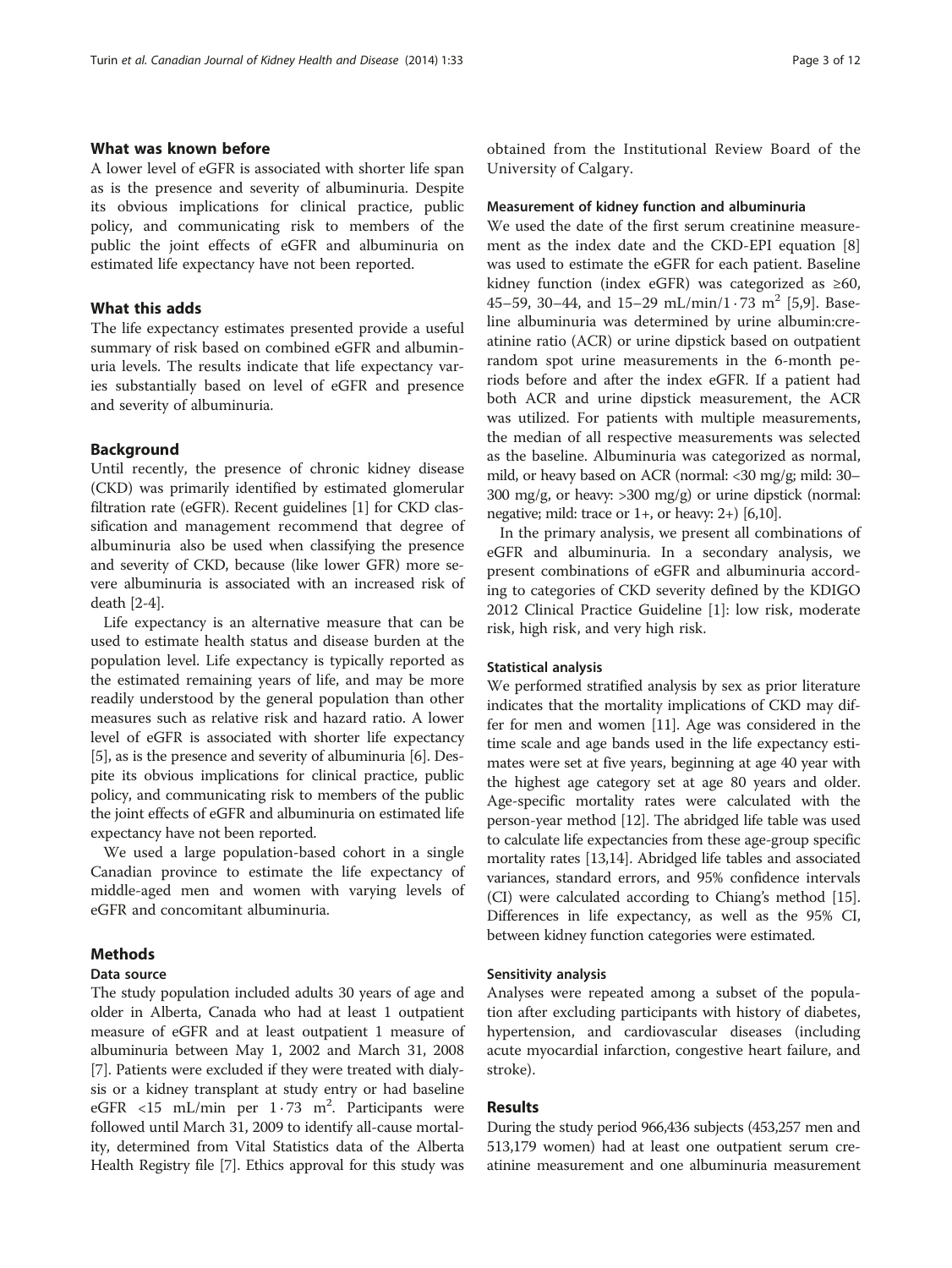(Figure 1). The majority of male participants had eGFR  $≥60$  ml/min/1.73 m<sup>2</sup> range: 93.1% had eGFR ≥60, 5.0% had eGFR 45–59, 1.5% had eGFR 30–44,and 0.5% had eGFR 15-29 ml/min/1.73 m<sup>2</sup>. The corresponding proportions among female participants were 91.6%, 5.8%, 2.0%, and 0.6%, respectively. Among male participants, 89.2% had no albuminuria, 9.0% had mild albuminuria, and 1.8% had heavy albuminuria, while among female participants the corresponding proportions were 92.1%, 6.8% and 1.1%, respectively. Table [1](#page-4-0) shows demographic and clinical characteristics of participants, by level of kidney function or albuminuria.

Tables [2](#page-5-0) and [3](#page-6-0) show estimated life expectancy among male and female participants respectively across eGFR categories by level of albuminuria for 5-year age bands (from 40 years of age to 80 years). Among men aged 50 years and with eGFR ≥60 mL/min/1.73 m<sup>2</sup>, as shown in Table [2,](#page-5-0) estimated life expectancy was 24.8 years for participants without albuminuria, 17.5 years for participants with mild albuminuria, and 13.5 years for participants with heavy albuminuria. Table [3](#page-6-0) shows estimated life expectancy among female participants across eGFR categories by level of albuminuria. Among women of the same age and eGFR category, estimated life expectancy was 28.9 years for participants without albuminuria, 19.8 years for participants with mild albuminuria, and 14.8 years for participants with heavy albuminuria.

Tables [4](#page-7-0) and [5](#page-7-0) show the difference in estimated life expectancy between normal versus mild albuminuria, and between normal versus severe albuminuria for both men and women participants, by eGFR category. Within

each eGFR category, estimated life expectancy was shorter for people with higher levels of albuminuria. The estimated life expectancy of 50-year old men with eGFR ≥60 and no albuminuria was 7.3 and 11.3 years longer than those with similar eGFR but with mild and heavy albuminuria, respectively. For women of same age, the estimated life expectancy for eGFR  $\geq 60$ and no albuminuria was 9.1 and 14.2 years longer than those with similar eGFR but with mild and heavy albuminuria, respectively. In general, estimated life expectancy was shorter in the presence of mild and heavy albuminuria (compared to those with no albuminuria) for both males and females.

Figure [2](#page-8-0) shows estimated life expectancy among male and female participants respectively across severity of CKD (also Additional file [1](#page-10-0): Table S1). Among men aged 50 years, life expectancy for participants with low risk was 24.8 years, for moderately increased risk was 19.1 years, for high risk was 14.2 years, and for very high risk was 9.6 years. For women aged 50 years, life expectancy for participants with low risk was 28.9 years, for moderately increased risk was 22.5 years, for high risk was 16.5 years, and for very high risk was 9.2 years. Figure [3](#page-9-0) shows the difference in estimated life expectancy between levels of CKD, using the "low risk" category as the referent. In reference to 50 years old men with low risk, a loss in life expectancy was 5.7 years for moderately increased risk, 10.6 years for high risk, and 15.2 years for very high risk patients. For women of 50 years age, the losses of corresponding life expectancies were 6.5, 12.4, and 19.7 years. All analyses suggested that estimated life

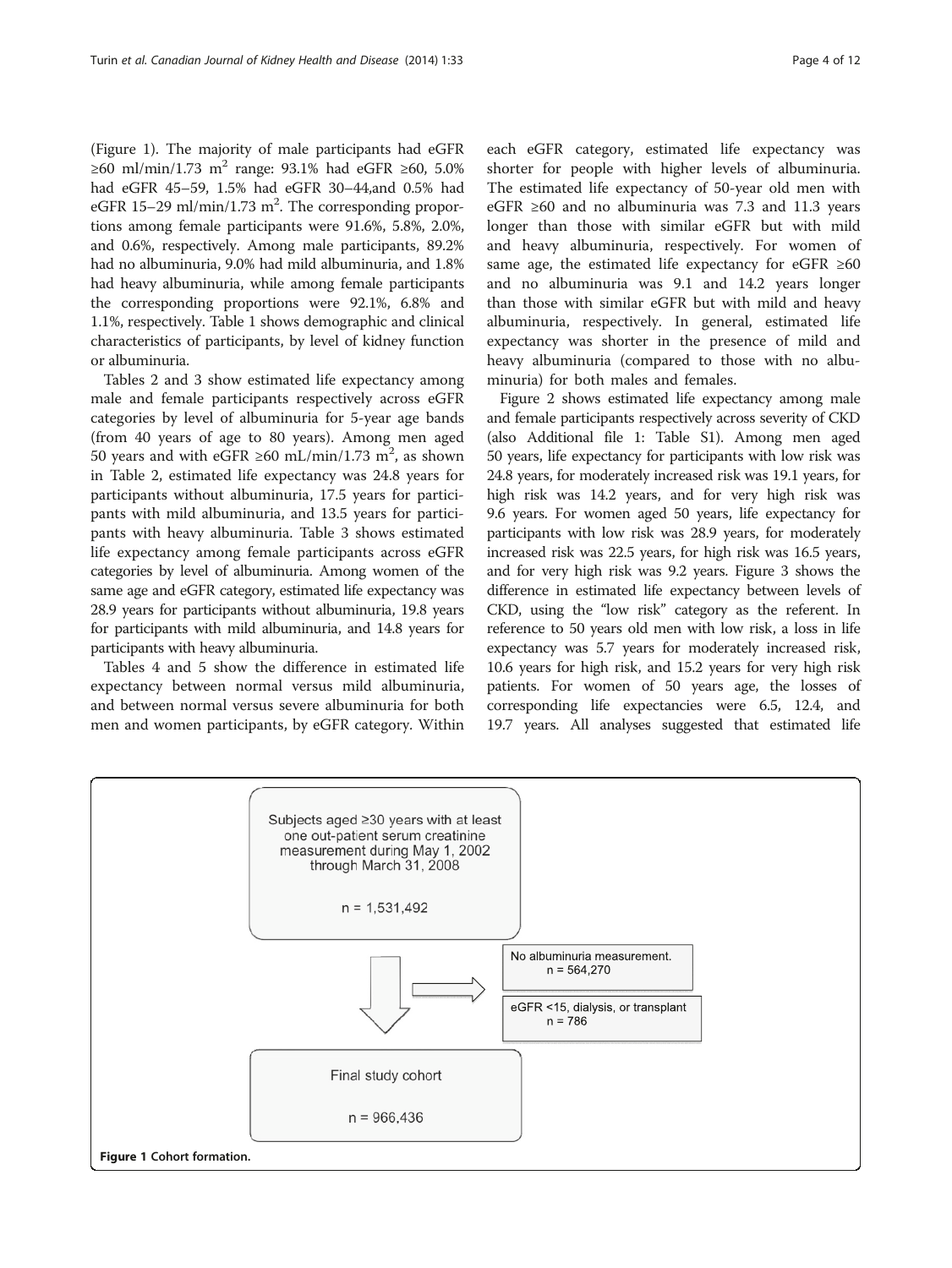|                              | eGFR (mL/min/1.73 m <sup>2</sup> ) |                |                | <b>Albuminuria</b> |                |                |                |  |
|------------------------------|------------------------------------|----------------|----------------|--------------------|----------------|----------------|----------------|--|
|                              | $N = 966,436$                      |                |                | $N = 966,436$      |                |                |                |  |
|                              | $\geq 60$                          | 45-59          | 30-44          | 15-29              | None           | Mild           | Heavy          |  |
|                              | $N = 892,350$                      | $N = 52,237$   | $N = 16,926$   | $N = 4,923$        | $N = 877,076$  | $N = 75,421$   | $N = 13,939$   |  |
| Female                       | 53                                 | 58             | 61             | 59                 | 60             | 51             | 42             |  |
| Aboriginal                   |                                    |                |                | $\overline{2}$     | $\overline{2}$ | 3              | $\overline{4}$ |  |
| Diabetes,                    | 12                                 | 21             | 29             | 35                 | 9              | 18             | 34             |  |
| Hypertension                 | 38                                 | 65             | 81             | 84                 | 29             | 41             | 56             |  |
| Cerebrovascular dis          | 3                                  | 7              | 11             | 12                 | $\overline{2}$ | 4              | 7              |  |
| Congestive heart failure     | $\overline{2}$                     | 8              | 15             | 25                 | $\overline{2}$ | 5              | 9              |  |
| <b>Myocardial infarction</b> | 3                                  | 6              | 11             | 15                 | 2              | $\overline{4}$ | 6              |  |
| Socioeconomic status         |                                    |                |                |                    |                |                |                |  |
| Pensioner                    | 33                                 | 73             | 84             | 78                 | 22             | 31             | 35             |  |
| Low                          | 18                                 | 12             | $\overline{7}$ | 8                  | 15             | 14             | 14             |  |
| Low with subsidy             | $\overline{2}$                     | $\overline{2}$ | $\overline{2}$ | 3                  | 3              | 5              | 6              |  |

<span id="page-4-0"></span>Table 1 Demographic and clinical characteristics of participants, by level of kidney function or proteinuria

Data expressed as; eGFR estimated glomerular filtration rate; Socioeconomic status was categorized as high (annual adjusted taxable family income ≥ \$39 250 CAD), low (annual adjusted taxable family income < \$39 250 CAD), low with subsidy (receiving social assistance), and pensioners (age 65 years and older) based on government of Alberta health care insurance records.

expectancy decreased with increasing severity of CKD. Results were similar in sensitivity analyses evaluating a subset of the cohort without a history of diabetes, hypertension, or cardiovascular disease (Additional file [1:](#page-10-0) Figure S1 and S2).

#### **Discussion**

We estimated the combined effect of kidney function and albuminuria on life expectancy for adults from a single Canadian province with a universal health care system. We observed that estimated life expectancy associated with a given level of eGFR differs substantially based on the presence and degree of albuminuria. This phenomenon was observed for both men and women, and was especially notable in those with eGFR  $\geq$ 30 mL/min/1.73 m<sup>2</sup>. For all participants, the magnitude of the difference in estimated life expectancy associated with severe albuminuria vs mild or absent albuminuria appeared to be clinically significant. Among 40-year old men without albuminuria, individuals with CKD categories 3a, 3b and 4 have losses of 3.0, 16.6 and 26.8 years of life expectancy compared to individuals with CKD category 1 or 2. On the other hand, among 40 year old males with CKD category 1 or 2, individuals with mild albuminuria and heavy albuminuria have losses of 8.7 and 14.3 years of life expectancy compared to individuals without albuminuria. Again, among 50-year old men without albuminuria, individuals with CKD categories 3a, 3b and 4 have losses of 1.7, 9.3 and 12.2 years of life expectancy compared to individuals with CKD category 1 or 2. On the other hand, among 50-year old males with CKD category 1 or 2, individuals with mild albuminuria and heavy albuminuria have losses of 7.3 and 11.3 years of life expectancy compared to individuals without albuminuria. Among 40-year

old women without albuminuria, individuals with CKD categories 3a, 3b and 4 have losses of 5.0, 11.1 and 22.8 years of life expectancy compared to individuals with CKD category 1 or 2. On the other hand, among 40-year old males with CKD category 1 or 2, individuals with mild albuminuria and heavy albuminuria have losses of 10.6 and 15.8 years of life expectancy compared to individuals without albuminuria. Among 50-year old women without albuminuria, individuals with CKD categories 3a, 3b and 4 have losses of 3.4, 10.0 and 17.4 years of life expectancy compared to individuals with CKD category 1 or 2. On the other hand, among 40-year old males with CKD category 1 or 2, individuals with mild albuminuria and heavy albuminuria have losses of 9.1 and 14.2 years of life expectancy compared to individuals without albuminuria. Even for the oldest participants (those aged 80 years), estimated life expectancy associated with eGFR 45–59.9 ml/  $min/1.73$  m<sup>2</sup> was 2.5 years (men) and 3.4 years (women) shorter when heavy albuminuria was present, as compared to when albuminuria was absent. As expected, absolute differences were more dramatic for younger participants: corresponding differences in life expectancy for women and men aged 40 years were 13.9 years and 13.2 years, respectively.

When participants were categorized according their kidney function level severity, among 40-year old men, individuals with moderate risk, high risk and very high risk have losses of 7.2, 13.8 and 19.7 years of life expectancy compared to individuals with low risk. Among 50 year old men, individuals with moderate risk, high risk and very high risk have losses of 6.7, 12.4 and 17.7 years of life expectancy compared to individuals with low risk. Among 40-year old women, individuals with moderate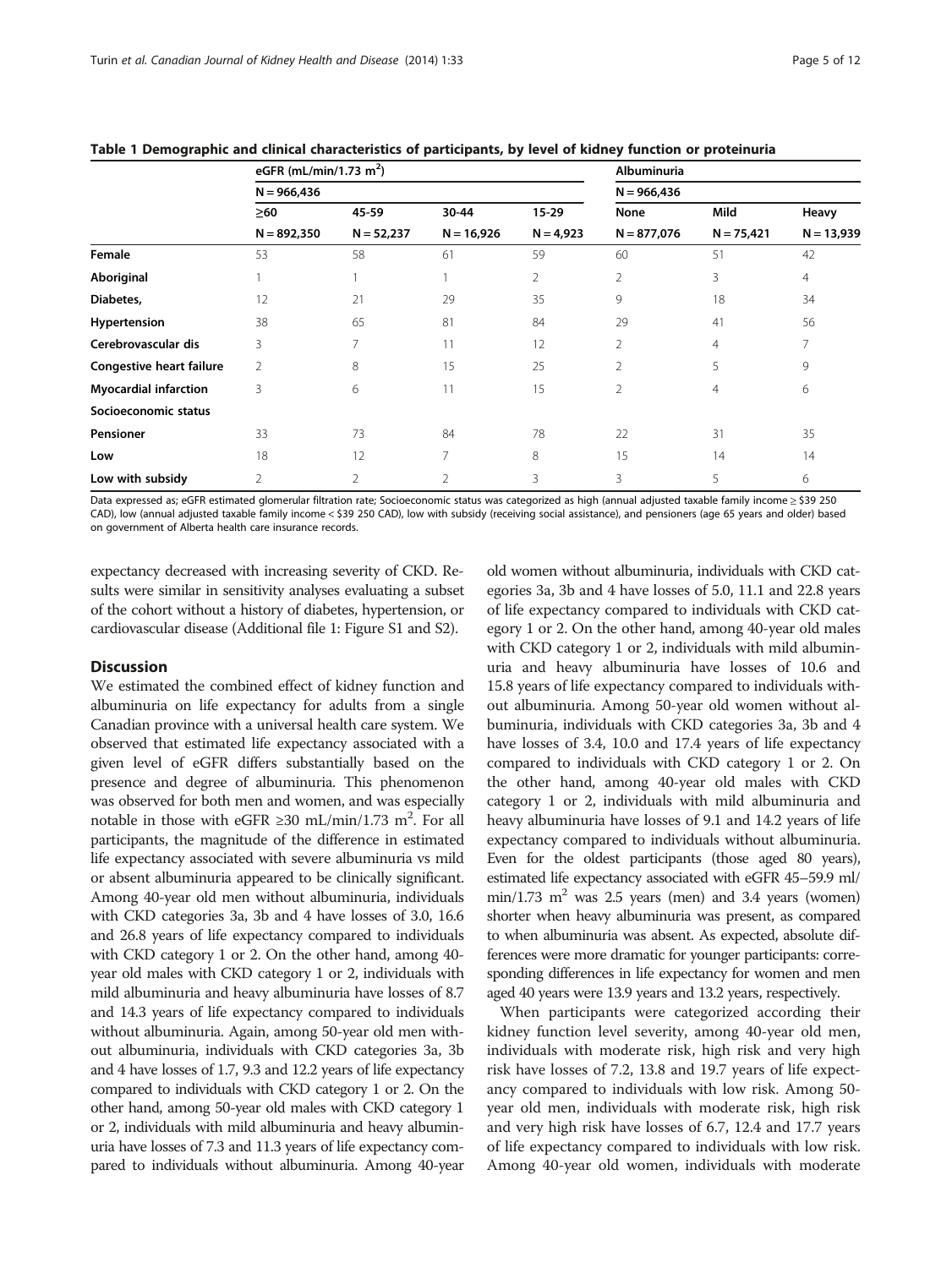| eGFR      | Age          | <b>Albuminuria</b>           |                     |                             |  |  |  |  |  |
|-----------|--------------|------------------------------|---------------------|-----------------------------|--|--|--|--|--|
| category  | group (year) | Normal                       | Mild                | Heavy                       |  |  |  |  |  |
| $\geq 60$ | 40           | 33.4 (33.2 to 33.6)          | 24.8 (24.2 to 25.3) | 19.1 (17.8 to 20.3)         |  |  |  |  |  |
|           | 45           | 29.1 (28.9 to 29.2)          | 20.9 (20.4 to 21.3) | 16.1 (15.1 to 17.1)         |  |  |  |  |  |
|           | 50           | 24.8 (24.6 to 25.0)          | 17.5 (17.1 to 17.9) | 13.5 (12.6 to 14.3)         |  |  |  |  |  |
|           | 55           | 20.8 (20.7 to 21.0)          | 14.6 (14.2 to 14.9) | 10.5 (9.8 to 11.3)          |  |  |  |  |  |
|           | 60           | 17.1 (16.9 to 17.3)          | 11.8 (11.4 to 12.1) | 8.6 (7.9 to 9.3)            |  |  |  |  |  |
|           | 65           | 13.5 (13.4 to 13.7)          | 9.3 (9.0 to 9.7)    | 6.9 (6.3 to 7.4)            |  |  |  |  |  |
|           | 70           | 10.4 (10.2 to 10.5)          | 7.2 (6.9 to 7.4)    | 5.2 (4.7 to 5.6)            |  |  |  |  |  |
|           | 75           | 7.7 (7.6 to 7.9)             | 5.4 (5.2 to 5.6)    | 4.4 (4.0 to 4.8)            |  |  |  |  |  |
|           | 80           | 5.5 (5.3 to 5.7)             | 3.9 (3.7 to 4.1)    | 3.3 (2.9 to 3.6)            |  |  |  |  |  |
| 45-59     | 40           | 30.4 (28.7 to 32.2)          | 21.1 (17.5 to 24.7) | 17.2 (13.8 to 20.6)         |  |  |  |  |  |
|           | 45           | 26.5 (25.2 to 27.8)          | 18.3 (16.1 to 20.6) | 13.3 (10.4 to 16.2)         |  |  |  |  |  |
|           | 50           | 23.1 (22.2 to 24.1)          | 14.9 (13.1 to 16.6) | 10.8 (8.6 to 13.1)          |  |  |  |  |  |
|           | 55           | 19.7 (19.0 to 20.4)          | 11.9 (10.5 to 13.2) | 10.3 (8.8 to 11.8)          |  |  |  |  |  |
|           | 60           | 16.3 (15.8 to 16.8)          | 10.1 (9.1 to 11.1)  | 7.2 (6.0 to 8.4)            |  |  |  |  |  |
|           | 65           | 13.0 (12.6 to 13.4)          | 8.6 (7.9 to 9.2)    | 6.4 (5.5 to 7.3)            |  |  |  |  |  |
|           | 70           | 10.1 (9.8 to 10.4)           | 6.7 (6.2 to 7.2)    | 4.9 (4.3 to 5.6)            |  |  |  |  |  |
|           | 75           | 7.5 (7.2 to 7.7)             | 4.9 (4.5 to 5.2)    | 3.6 (3.2 to 4.0)            |  |  |  |  |  |
|           | 80           | 5.1 (4.9 to 5.3)             | 3.5 (3.3 to 3.8)    | 2.6 (2.0 to 3.2)            |  |  |  |  |  |
| 30-44     | 40           | 16.8 (11.2 to 22.3)          | 15.2 (7.7 to 22.7)  | 15.2 (10.8 to 19.6)         |  |  |  |  |  |
|           | 45           | 13.5 (8.4 to 18.6)           | 16.0 (11.0 to 21.1) | 12.2 (9.4 to 15.1)          |  |  |  |  |  |
|           | 50           | 15.5 (12.6 to 18.3)          | 14.7 (11.8 to 17.5) | 8.2 (5.8 to 10.6)           |  |  |  |  |  |
|           | 55           | 12.6 (10.5 to 14.6)          | 10.7 (8.5 to 13.0)  | 7.0 (5.3 to 8.6)            |  |  |  |  |  |
|           | 60           | 10.9 (9.6 to 12.3)           | 8.7 (7.4 to 10.0)   | 5.2 (4.1 to 6.4)            |  |  |  |  |  |
|           | 65           | 8.9 (8.1 to 9.8)             | 6.0 (5.1 to 6.9)    | 5.0 (4.1 to 6.0)            |  |  |  |  |  |
|           | 70           | 7.2 (6.6 to 7.7)             | 5.0 (4.4 to 5.6)    | 4.9 (4.2 to 5.6)            |  |  |  |  |  |
|           | 75           | 5.6 (5.2 to 5.9)             | 4.1 (3.7 to 4.5)    | 3.3 (2.9 to 3.7)            |  |  |  |  |  |
|           | 80           | 3.7 (3.3 to 4.0)             | 3.1 (2.9 to 3.3)    | 2.7 (2.5 to 2.9)            |  |  |  |  |  |
| 15-29     | 40           | 6.6 $(1.2 \text{ to } 12.1)$ | 8.6 (2.9 to 14.2)   | 8.3 (6.7 to 14.4)           |  |  |  |  |  |
|           | 45           | 6.8 (0.9 to 12.7)            | 8.6 (4.6 to 12.7)   | 6.7 (5.5 to 11.1)           |  |  |  |  |  |
|           | 50           | 12.6 (6.8 to 18.5)           | 6.5 (3.1 to 10.0)   | 6.9 (4.4 to 9.1)            |  |  |  |  |  |
|           | 55           | 10.5 (6.7 to 14.4)           | 8.3 (5.4 to 11.1)   | 6.1 (4.9 to 8.9)            |  |  |  |  |  |
|           | 60           | 8.4 (6.1 to 10.7)            | 5.3 (3.3 to 7.3)    | 4.5 (4.6 to 7.6)            |  |  |  |  |  |
|           | 65           | 6.0 (4.6 to 7.3)             | 5.5 (3.9 to 7.1)    | 3.9 (3.6 to 5.4)            |  |  |  |  |  |
|           | 70           | 4.5 $(3.6 \text{ to } 5.3)$  | 4.7 (3.8 to 5.6)    | 2.7 (2.5 to 3.2)            |  |  |  |  |  |
|           | 75           | 3.7 (3.2 to 4.3)             | 3.0 (2.6 to 3.3)    | 1.9 (2.5 to 3.0)            |  |  |  |  |  |
|           | 80           | 2.8 (2.6 to 3.0)             | 2.4 (1.9 to 3.0)    | 1.3 $(1.3 \text{ to } 2.6)$ |  |  |  |  |  |

<span id="page-5-0"></span>

|  |  | Table 2 Life expectancy (95% confidence interval) for men, across eGFR categories by albuminuria levels |  |  |  |  |  |  |  |  |  |  |  |  |  |  |  |
|--|--|---------------------------------------------------------------------------------------------------------|--|--|--|--|--|--|--|--|--|--|--|--|--|--|--|
|--|--|---------------------------------------------------------------------------------------------------------|--|--|--|--|--|--|--|--|--|--|--|--|--|--|--|

risk, high risk and very high risk have losses of 8.2, 14.7 and 25.1 years of life expectancy compared to individuals with low risk. Among 50-year old women, individuals with moderate risk, high risk and very high risk have losses of 7.3, 13.3 and 22.6 years of life expectancy compared to individuals with low risk.

Our findings further support the recently revised classification system for CKD [\[1](#page-10-0)]. Specifically, the reduction in life expectancy associated with mild or severe albuminuria was observed within each eGFR category, suggesting that albuminuria provides additional prognostic evidence beyond eGFR alone. Our observation that even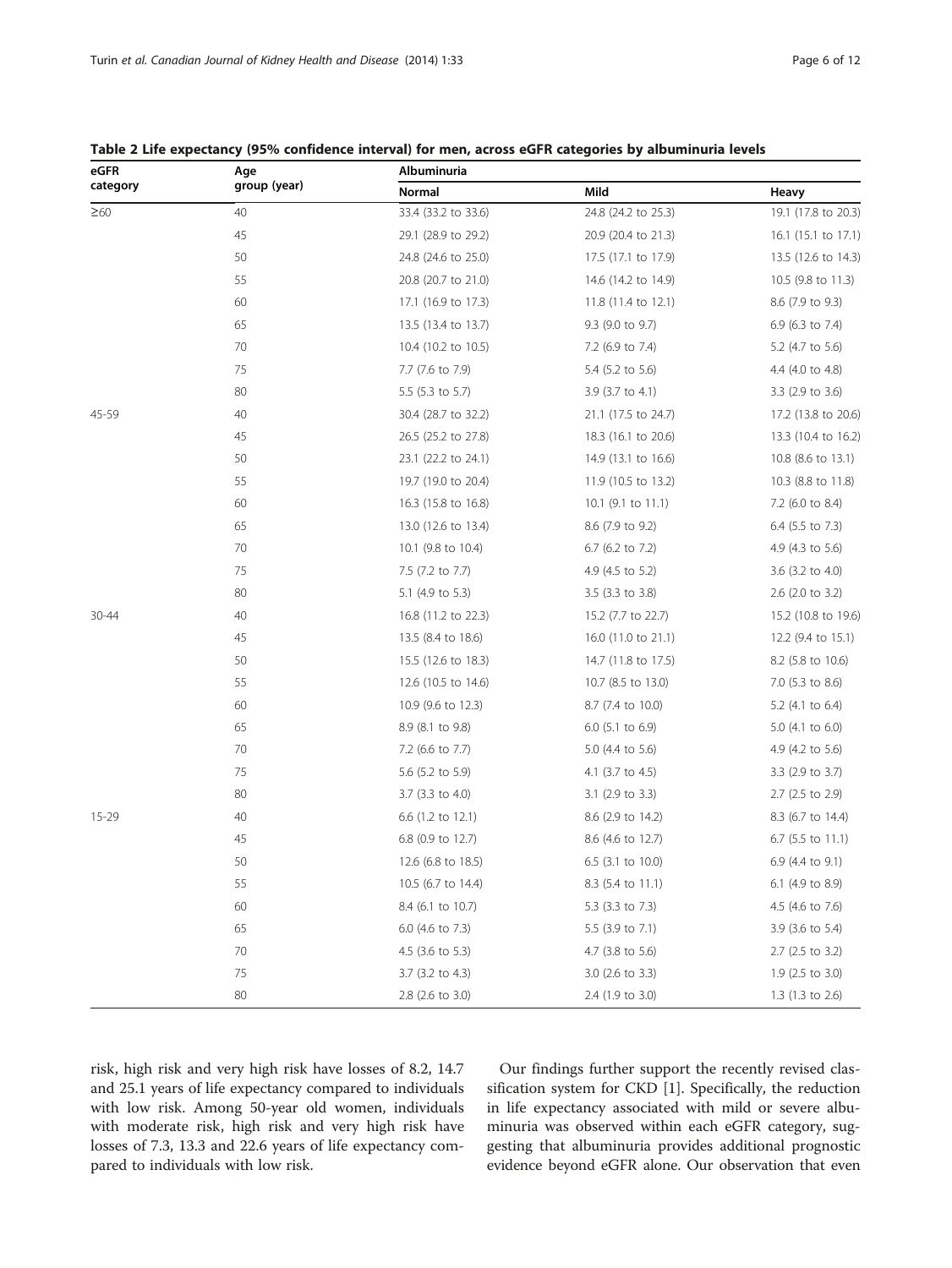| eGFR      | Age          | Albuminuria         |                     |                     |  |  |  |  |  |
|-----------|--------------|---------------------|---------------------|---------------------|--|--|--|--|--|
| category  | group (year) | Normal              | Mild                | Heavy               |  |  |  |  |  |
| $\geq 60$ | 40           | 37.8 (37.6 to 38.0) | 27.2 (26.6 to 27.9) | 22.1 (20.5 to 23.6) |  |  |  |  |  |
|           | 45           | 33.3 (33.1 to 33.5) | 23.4 (22.8 to 24.0) | 18.5 (17.2 to 19.9) |  |  |  |  |  |
|           | 50           | 28.9 (28.7 to 29.1) | 19.8 (19.2 to 20.3) | 14.8 (13.5 to 16.0) |  |  |  |  |  |
|           | 55           | 24.6 (24.5 to 24.8) | 16.6 (16.1 to 17.1) | 12.0 (10.9 to 13.1) |  |  |  |  |  |
|           | 60           | 20.6 (20.4 to 20.8) | 13.4 (13.0 to 13.9) | 9.2 (8.2 to 10.2)   |  |  |  |  |  |
|           | 65           | 16.8 (16.6 to 17.0) | 10.6 (10.2 to 11.1) | 7.7 (6.9 to 8.6)    |  |  |  |  |  |
|           | 70           | 13.1 (13.0 to 13.3) | 8.3 (7.9 to 8.6)    | 5.7 (5.0 to 6.4)    |  |  |  |  |  |
|           | 75           | 9.9 (9.7 to 10.0)   | $6.4$ (6.1 to 6.7)  | 4.7 (4.1 to 5.2)    |  |  |  |  |  |
|           | 80           | 6.9 (6.7 to 7.1)    | 4.5 (4.2 to 4.8)    | 3.2 (2.9 to 3.6)    |  |  |  |  |  |
| 45-59     | 40           | 32.8 (31.1 to 34.5) | 23.6 (18.9 to 28.3) | 18.9 (13.7 to 24.1) |  |  |  |  |  |
|           | 45           | 29.3 (28.2 to 30.4) | 18.6 (13.9 to 23.3) | 16.3 (13.0 to 19.5) |  |  |  |  |  |
|           | 50           | 25.5 (24.6 to 26.3) | 18.3 (15.2 to 21.4) | 11.3 (8.0 to 14.5)  |  |  |  |  |  |
|           | 55           | 21.7 (21.1 to 22.4) | 15.3 (12.9 to 17.8) | 10.2 (7.9 to 12.5)  |  |  |  |  |  |
|           | 60           | 18.6 (18.1 to 19.1) | 13.7 (11.9 to 15.5) | 8.0 (6.2 to 9.8)    |  |  |  |  |  |
|           | 65           | 15.1 (14.7 to 15.5) | 12.8 (11.6 to 13.9) | 7.1 (5.8 to 8.4)    |  |  |  |  |  |
|           | 70           | 12.0 (11.7 to 12.3) | 9.4 (8.6 to 10.3)   | 5.3 (4.4 to 6.3)    |  |  |  |  |  |
|           | 75           | 9.1 (8.9 to 9.3)    | 7.6 (7.0 to 8.2)    | 4.3 (3.6 to 4.9)    |  |  |  |  |  |
|           | 80           | $6.3$ (6.1 to 6.5)  | 6.3 (5.9 to 6.8)    | 2.9 (2.2 to 3.7)    |  |  |  |  |  |
| 30-44     | 40           | 26.7 (23.1 to 30.3) | 14.0 (8.1 to 19.9)  | 11.6 (6.7 to 16.5)  |  |  |  |  |  |
|           | 45           | 21.7 (18.1 to 25.3) | 11.6 (7.0 to 16.2)  | 9.8 (5.7 to 14.0)   |  |  |  |  |  |
|           | 50           | 18.9 (16.6 to 21.2) | 10.5 (6.7 to 14.4)  | 10.7 (7.6 to 13.7)  |  |  |  |  |  |
|           | 55           | 15.4 (13.7 to 17.2) | 10.0 (7.6 to 12.5)  | 7.7 (5.5 to 9.9)    |  |  |  |  |  |
|           | 60           | 13.7 (12.4 to 14.9) | 8.9 (7.2 to 10.6)   | 6.0 (4.3 to 7.7)    |  |  |  |  |  |
|           | 65           | 11.6 (10.7 to 12.4) | 7.1 (6.0 to 8.2)    | 5.2 (3.9 to 6.5)    |  |  |  |  |  |
|           | 70           | 9.7 (9.2 to 10.2)   | 4.9 (4.2 to 5.5)    | 5.1 (4.1 to 6.1)    |  |  |  |  |  |
|           | 75           | 7.2 (6.8 to 7.5)    | 4.7 (4.2 to 5.2)    | 3.5 (2.9 to 4.0)    |  |  |  |  |  |
|           | 80           | 4.8 (4.6 to 5.1)    | 3.8 (3.5 to 4.1)    | 3.2 (2.8 to 3.5)    |  |  |  |  |  |
| 15-29     | 40           | 15.0 (4.3 to 25.7)  | 14.6 (10.7 to 18.5) | 6.2 (2.1 to 10.3)   |  |  |  |  |  |
|           | 45           | 16.5 (12.7 to 20.4) | 9.6 (5.7 to 13.5)   | 5.3 (2.5 to 8.1)    |  |  |  |  |  |
|           | 50           | 11.5 (7.7 to 15.4)  | 6.2 (2.9 to 9.5)    | 5.5 (2.9 to 8.0)    |  |  |  |  |  |
|           | 55           | 8.0 (4.8 to 11.3)   | 7.8 (5.4 to 10.1)   | 6.1 (4.1 to 8.1)    |  |  |  |  |  |
|           | 60           | 10.4 (8.6 to 12.2)  | 5.4 (3.8 to 7.0)    | 5.3 (3.8 to 6.8)    |  |  |  |  |  |
|           | 65           | $6.8$ (5.6 to 8.1)  | 3.6 (2.7 to 4.6)    | 3.6 (2.7 to 4.6)    |  |  |  |  |  |
|           | 70           | 4.9 (4.1 to 5.7)    | 3.3 (2.7 to 3.9)    | 3.1 (2.5 to 3.7)    |  |  |  |  |  |
|           | 75           | 5.1 (4.5 to 5.6)    | 3.5 (2.9 to 4.1)    | 2.8 (2.4 to 3.2)    |  |  |  |  |  |
|           | 80           | 3.7 (3.4 to 4.0)    | 2.6 (2.5 to 2.8)    | 1.8 (1.2 to 2.4)    |  |  |  |  |  |

<span id="page-6-0"></span>

| Table 3 Life expectancy (95% confidence interval) for women, across eGFR categories by albuminuria levels |  |  |
|-----------------------------------------------------------------------------------------------------------|--|--|
|                                                                                                           |  |  |

mild albuminuria was associated with a clinically relevant reduction in life expectancy confirms the previous observation that a simple urine albumin assessment provides additional important prognostic information beyond serum creatinine testing alone.

Our results are especially relevant for policy-makers and for educating the public about the prognostic importance of CKD generally and albuminuria specifically. For policy-makers, our results help to clarify the population burden of CKD and its potential consequences for the general population. For the public, availability of life expectancy estimates will inform discussion about the risks associated with CKD. Although published data demonstrate that both reduced eGFR and the presence of albuminuria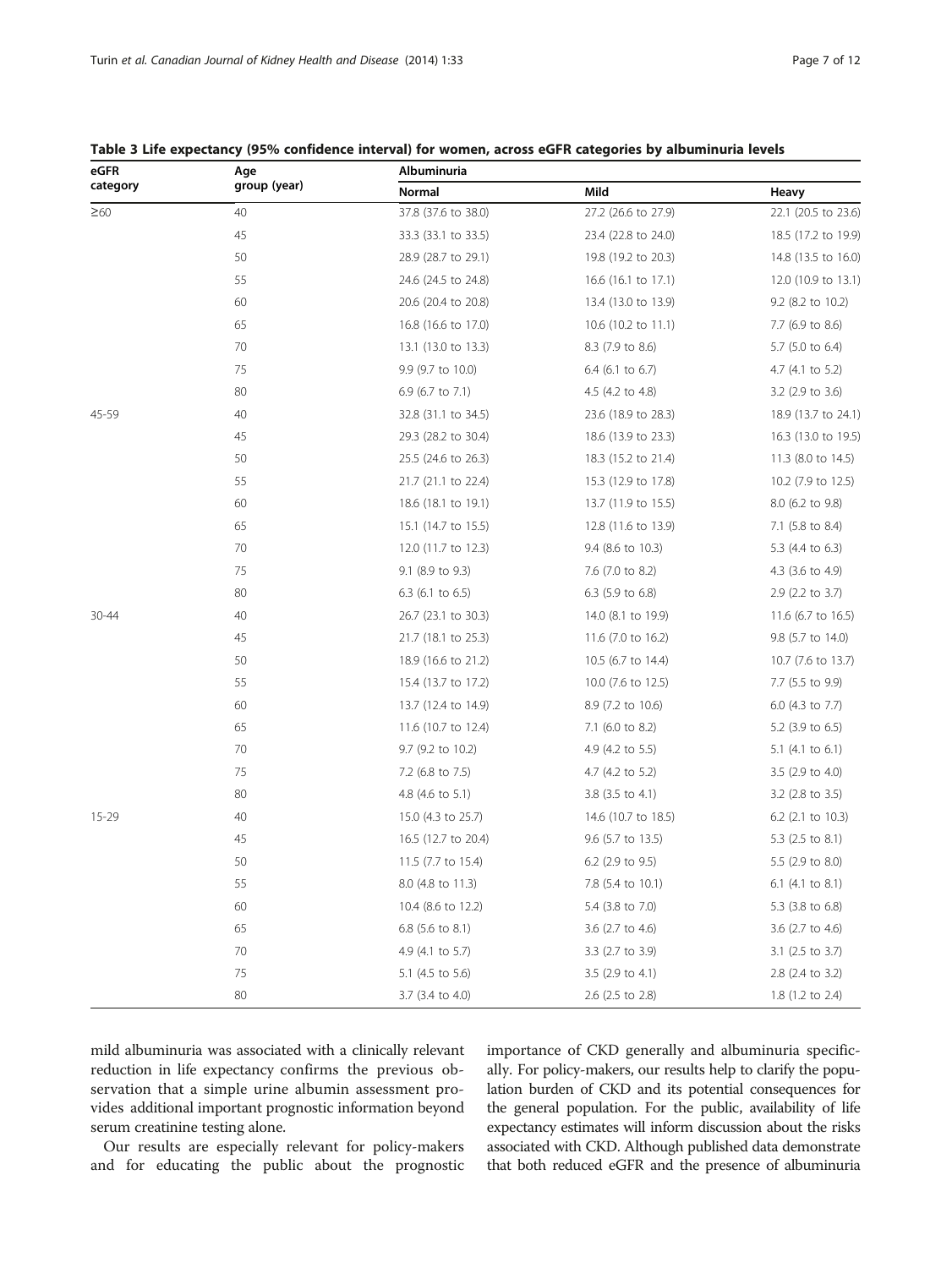| eGFR          | Age          | Difference in life expectancy (95% CI) | eGFR                         | Age           | Difference in life expectancy (95% CI) |                                                                                                                                                                                                                                                                                                                                                                                                                                                                                                                                                                                                                                                                                                                               |                     |  |
|---------------|--------------|----------------------------------------|------------------------------|---------------|----------------------------------------|-------------------------------------------------------------------------------------------------------------------------------------------------------------------------------------------------------------------------------------------------------------------------------------------------------------------------------------------------------------------------------------------------------------------------------------------------------------------------------------------------------------------------------------------------------------------------------------------------------------------------------------------------------------------------------------------------------------------------------|---------------------|--|
| category      | group (year) | Normal Vs mild                         | Normal Vs heavy              | category      | group (year)                           | Normal Vs mild                                                                                                                                                                                                                                                                                                                                                                                                                                                                                                                                                                                                                                                                                                                | Normal Vs heavy     |  |
| $eGFR \ge 60$ | 40           | 8.7 (8.1 to 9.2)                       | 14.3 (13.1 to 15.6)          | $eGFR \ge 60$ | 40                                     | 10.6 (9.9 to 11.3)<br>9.9 (9.2 to 10.5)<br>9.1 (8.5 to 9.7)<br>8.0 (7.5 to 8.6)<br>7.2 (6.6 to 7.7)<br>6.2 (5.7 to 6.6)<br>4.9 (4.5 to 5.3)<br>3.4 (3.1 to 3.8)<br>2.4 (2.1 to 2.7)<br>14.2 (9.2 to 19.1)<br>11.0 (7.8 to 14.3)<br>10.1 (7.5 to 12.7)<br>8.0 (6.1 to 10.0)<br>5.8 (4.6 to 7.1)<br>5.7 (4.7 to 6.6)<br>4.4 (3.7 to 5.1)<br>2.8 (2.3 to 3.2)<br>2.0 (1.6 to 2.3)<br>12.7 (5.7 to 19.6)<br>10.1 (4.3 to 15.9)<br>8.4 (3.9 to 12.9)<br>5.4 (2.4 to 8.5)<br>4.8 (2.7 to 6.8)<br>4.5 (3.1 to 5.8)<br>4.8 (4.0 to 5.7)<br>2.5 (1.9 to 3.0)<br>1.0 (0.6 to 1.4)<br>$0.3$ (-11.1 to 11.7)<br>6.9 (1.4 to 12.4)<br>5.3 (0.3 to 10.4)<br>$0.3$ (-3.8 to 4.3)<br>5.0 (2.6 to 7.4)<br>3.2 (1.6 to 4.7)<br>1.6 (0.6 to 2.6) | 15.8 (14.2 to 17.3) |  |
|               | 45           | 8.2 (7.7 to 8.7)                       | 13.0 (11.9 to 14.0)          |               | 45                                     |                                                                                                                                                                                                                                                                                                                                                                                                                                                                                                                                                                                                                                                                                                                               | 14.8 (13.4 to 16.1) |  |
|               | 50           | 7.3 (6.9 to 7.8)                       | 11.3 (10.5 to 12.2)          |               | 50                                     |                                                                                                                                                                                                                                                                                                                                                                                                                                                                                                                                                                                                                                                                                                                               | 14.2 (12.9 to 15.4) |  |
|               | 55           | 6.3 (5.9 to 6.7)                       | 10.3 (9.6 to 11.1)           |               | 55                                     |                                                                                                                                                                                                                                                                                                                                                                                                                                                                                                                                                                                                                                                                                                                               | 12.7 (11.5 to 13.8) |  |
|               | 60           | 5.3 (4.9 to 5.7)                       | 8.5 (7.8 to 9.2)             |               | 60                                     |                                                                                                                                                                                                                                                                                                                                                                                                                                                                                                                                                                                                                                                                                                                               | 11.4 (10.3 to 12.4) |  |
|               | 65           | 4.2 (3.8 to 4.5)                       | 6.7 (6.1 to 7.3)             |               | 65                                     |                                                                                                                                                                                                                                                                                                                                                                                                                                                                                                                                                                                                                                                                                                                               | 9.1(8.2 to 9.9)     |  |
|               | $70\,$       | 3.2 (2.9 to 3.5)                       | 5.2 (4.7 to 5.7)             |               | 70                                     |                                                                                                                                                                                                                                                                                                                                                                                                                                                                                                                                                                                                                                                                                                                               | 7.5 (6.7 to 8.2)    |  |
|               | 75           | 2.3 (2.1 to 2.6)                       | 3.4 (2.9 to 3.8)             |               | 75                                     |                                                                                                                                                                                                                                                                                                                                                                                                                                                                                                                                                                                                                                                                                                                               | 5.2 (4.6 to 5.8)    |  |
|               | 80           | 1.6 $(1.3 \text{ to } 1.8)$            | 2.2 (1.9 to 2.6)             |               | 80                                     |                                                                                                                                                                                                                                                                                                                                                                                                                                                                                                                                                                                                                                                                                                                               | 3.6 (3.2 to 4.0)    |  |
| eGFR 45-59    | 40           | 9.3 (5.3 to 13.3)                      | 13.2 (9.4 to 17.1)           | eGFR 45-59    | 40                                     |                                                                                                                                                                                                                                                                                                                                                                                                                                                                                                                                                                                                                                                                                                                               | 13.9 (8.4 to 19.4)  |  |
|               | 45           | 8.1 (5.5 to 10.8)                      | 13.2 (10.0 to 16.3)          |               | 45                                     |                                                                                                                                                                                                                                                                                                                                                                                                                                                                                                                                                                                                                                                                                                                               | 13.1 (9.6 to 16.5)  |  |
|               | 50           | 8.2 (6.3 to 10.2)                      | 12.3 (9.8 to 14.7)           |               | 50                                     |                                                                                                                                                                                                                                                                                                                                                                                                                                                                                                                                                                                                                                                                                                                               | 14.2 (10.8 to 17.6) |  |
|               | 55           | 7.8 (6.3 to 9.4)                       | 9.4 (7.7 to 11.0)            |               | 55                                     |                                                                                                                                                                                                                                                                                                                                                                                                                                                                                                                                                                                                                                                                                                                               | 11.5 (9.1 to 13.9)  |  |
|               | 60           | 6.2 (5.1 to 7.4)                       | 9.1 (7.8 to 10.4)            |               | 60                                     |                                                                                                                                                                                                                                                                                                                                                                                                                                                                                                                                                                                                                                                                                                                               | 10.7 (8.8 to 12.5)  |  |
|               | 65           | 4.5 (3.7 to 5.3)                       | 6.6 (5.6 to 7.6)             |               | 65                                     |                                                                                                                                                                                                                                                                                                                                                                                                                                                                                                                                                                                                                                                                                                                               | 8.0 (6.6 to 9.4)    |  |
|               | 70           | 3.4 (2.8 to 3.9)                       | 5.1 (4.4 to 5.8)             |               | 70                                     |                                                                                                                                                                                                                                                                                                                                                                                                                                                                                                                                                                                                                                                                                                                               | 6.7 (5.7 to 7.7)    |  |
|               | 75           | 2.6 (2.2 to 3.0)                       | 3.9 (3.4 to 4.4)             |               | 75                                     |                                                                                                                                                                                                                                                                                                                                                                                                                                                                                                                                                                                                                                                                                                                               | 4.8 (4.1 to 5.5)    |  |
|               | 80           | 1.6 $(1.3 \text{ to } 1.9)$            | $2.5$ (1.9 to 3.1)           |               | 80                                     |                                                                                                                                                                                                                                                                                                                                                                                                                                                                                                                                                                                                                                                                                                                               | 3.4 (2.6 to 4.1)    |  |
| eGFR 30-44    | 40           | 1.6 $(-7.8 \text{ to } 10.9)$          | 1.6 $(-5.5 \text{ to } 8.7)$ | eGFR 30-44    | 40                                     |                                                                                                                                                                                                                                                                                                                                                                                                                                                                                                                                                                                                                                                                                                                               | 15.1 (9.0 to 21.2)  |  |
|               | 45           | $-2.5$ ( $-9.7$ to 4.6)                | 1.3 $(-4.6 \text{ to } 7.1)$ |               | 45                                     |                                                                                                                                                                                                                                                                                                                                                                                                                                                                                                                                                                                                                                                                                                                               | 11.8 (6.3 to 17.4)  |  |
|               | 50           | $0.8$ (-3.3 to 4.8)                    | 7.2 (3.5 to 10.9)            |               | 50                                     |                                                                                                                                                                                                                                                                                                                                                                                                                                                                                                                                                                                                                                                                                                                               | 8.3 (4.5 to 12.1)   |  |
|               | 55           | $1.8$ (-1.2 to 4.9)                    | 5.6 (3.0 to 8.3)             |               | 55                                     |                                                                                                                                                                                                                                                                                                                                                                                                                                                                                                                                                                                                                                                                                                                               | 7.8 (5.0 to 10.6)   |  |
|               | 60           | $2.2$ (0.3 to 4.1)                     | 5.7 (3.9 to 7.5)             |               | 60                                     |                                                                                                                                                                                                                                                                                                                                                                                                                                                                                                                                                                                                                                                                                                                               | 7.6 (5.5 to 9.7)    |  |
|               | 65           | 3.0 (1.7 to 4.2)                       | 3.9 (2.7 to 5.2)             |               | 65                                     |                                                                                                                                                                                                                                                                                                                                                                                                                                                                                                                                                                                                                                                                                                                               | 6.4 (4.8 to 7.9)    |  |
|               | 70           | 2.2 (1.4 to 3.0)                       | 2.3 (1.4 to 3.2)             |               | 70                                     |                                                                                                                                                                                                                                                                                                                                                                                                                                                                                                                                                                                                                                                                                                                               | 4.6 (3.5 to 5.7)    |  |
|               | 75           | 1.5 (0.9 to 2.0)                       | 2.2 (1.7 to 2.8)             |               | 75                                     |                                                                                                                                                                                                                                                                                                                                                                                                                                                                                                                                                                                                                                                                                                                               | 3.7 (3.1 to 4.3)    |  |
|               | 80           | $0.6$ (0.2 to 1.0)                     | $1.0$ (0.6 to 1.3)           |               | 80                                     |                                                                                                                                                                                                                                                                                                                                                                                                                                                                                                                                                                                                                                                                                                                               | 1.7 (1.2 to 2.2)    |  |
| eGFR 15-29    | 40           | $-1.9$ (-9.8 to 5.9)                   | $-1.7$ (-10.6 to 2.8)        | eGFR 15-29    | 40                                     |                                                                                                                                                                                                                                                                                                                                                                                                                                                                                                                                                                                                                                                                                                                               | 8.8 (-2.7 to 20.3)  |  |
|               | 45           | $-1.8$ ( $-9.0$ to 5.4)                | $0.1$ (-8.0 to 5.1)          |               | 45                                     |                                                                                                                                                                                                                                                                                                                                                                                                                                                                                                                                                                                                                                                                                                                               | 11.2 (6.4 to 16.0)  |  |
|               | 50           | 6.1 $(-0.7$ to 12.9)                   | $5.9$ (-0.4 to 12.2)         |               | 50                                     |                                                                                                                                                                                                                                                                                                                                                                                                                                                                                                                                                                                                                                                                                                                               | 6.1 (1.4 to 10.7)   |  |
|               | 55           | $2.3$ (-2.5 to 7.0)                    | $3.6$ (-0.7 to 7.9)          |               | 55                                     |                                                                                                                                                                                                                                                                                                                                                                                                                                                                                                                                                                                                                                                                                                                               | $1.9$ (-1.9 to 5.7) |  |
|               | 60           | 3.1 (0.0 to 6.1)                       | $2.3$ (-0.5 to 5.0)          |               | 60                                     |                                                                                                                                                                                                                                                                                                                                                                                                                                                                                                                                                                                                                                                                                                                               | 5.1 (2.8 to 7.5)    |  |
|               | 65           | $0.4$ (-1.6 to 2.5)                    | $1.5$ (-0.1 to 3.1)          |               | 65                                     |                                                                                                                                                                                                                                                                                                                                                                                                                                                                                                                                                                                                                                                                                                                               | 3.2 (1.6 to 4.7)    |  |
|               | 70           | $-0.3$ ( $-1.5$ to 0.9)                | 1.6 (0.7 to $2.5$ )          |               | 70                                     |                                                                                                                                                                                                                                                                                                                                                                                                                                                                                                                                                                                                                                                                                                                               | 1.8 (0.8 to 2.8)    |  |
|               | 75           | $0.7$ (0.0 to 1.3)                     | $0.9$ (0.3 to 1.5)           |               | 75                                     | 1.6 (0.8 to 2.4)                                                                                                                                                                                                                                                                                                                                                                                                                                                                                                                                                                                                                                                                                                              | 2.3 (1.6 to 2.9)    |  |
|               | 80           | $0.4$ (-0.9 to 0.9)                    | $1.5$ (-0.3 to 1.9)          |               | 80                                     | 1.1 (0.7 to 1.4)                                                                                                                                                                                                                                                                                                                                                                                                                                                                                                                                                                                                                                                                                                              | 1.9 (1.3 to 2.6)    |  |

<span id="page-7-0"></span>Table 4 Difference in life expectancy (95% confidence interval) by albuminuria levels, across the eGFR category among men

Table 5 Difference in life expectancy (95% confidence interval) by albuminuria levels, across the eGFR category among women

are associated with increased risk of death, it is uncertain whether the general population is able to make optimal use of this information. Previous work shows that estimates of life expectancy are easier for lay people to understand than measures such as incidence, prevalence, hazard ratio or

relative risk [\[16\]](#page-11-0), especially given the common lack of statistical numeracy in the general population [\[17\]](#page-11-0). There is also evidence to suggest patient preferences for framing health risks in absolute terms and with a lifetime perspective [[18](#page-11-0)].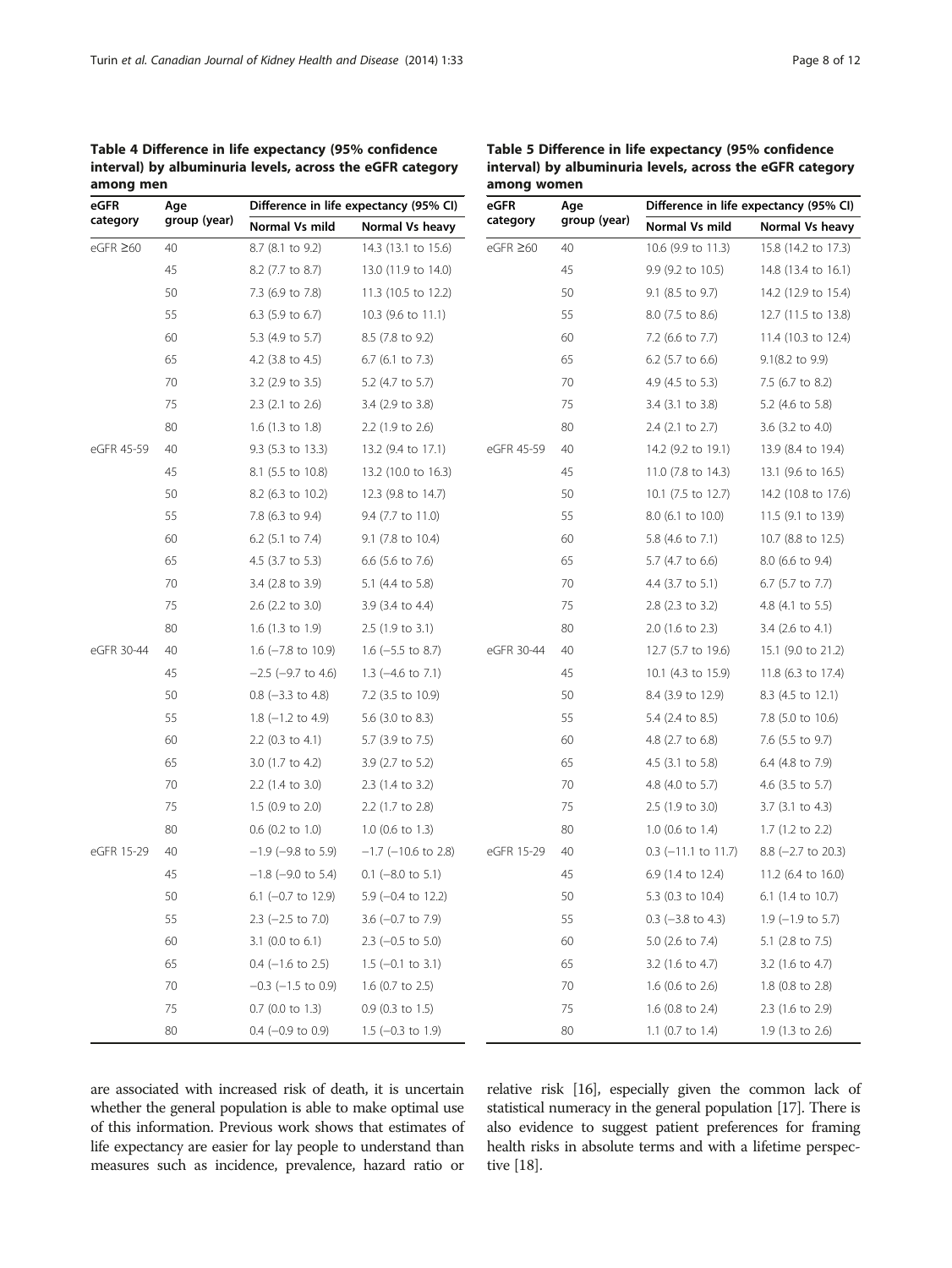<span id="page-8-0"></span>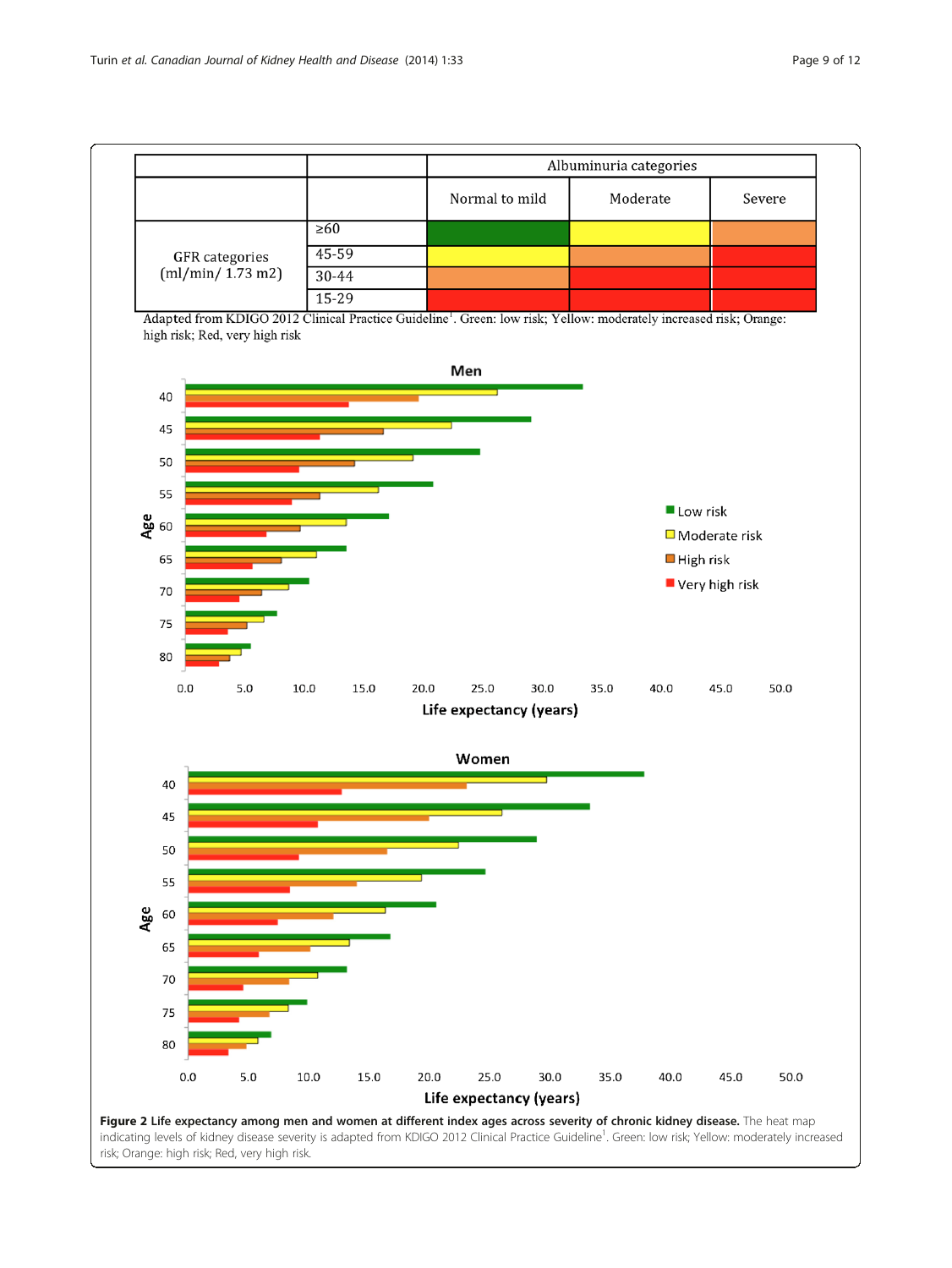<span id="page-9-0"></span>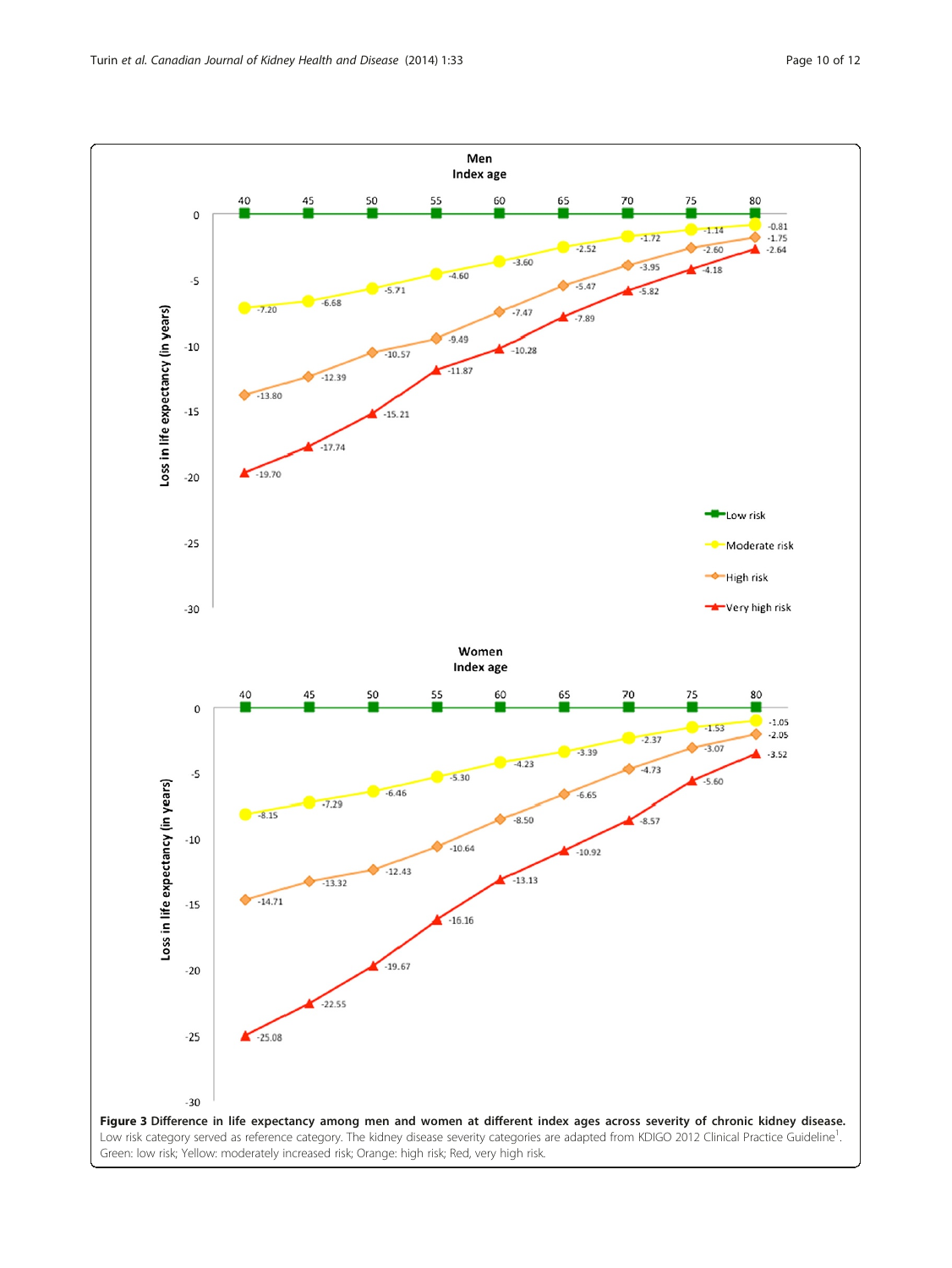<span id="page-10-0"></span>Previous studies have evaluated the effects of various chronic conditions on life expectancy. Loukine and colleagues reported a reduction of life expectancy of 2–3 years due to presence of hypertension among middle-aged Canadian patients [[19](#page-11-0)]. Similar observations have been reported in the Finnish, Japanese, and American populations [[20](#page-11-0)-[22\]](#page-11-0). A substantial reduction in life expectancy was also seen among people with diabetes. Middle-aged diabetic patients from the USA, as well as Japan, had on average 7–8 years shorter life expectancy than their non-diabetic counterpart [\[23-25\]](#page-11-0). While hypertension and diabetes are important chronic conditions, in our study, among participants without history of hypertension, diabetes, and cardiovascular diseases, reduced kidney function also showed reduced life expectancy. This highlights the significance of CKD as a public health problem, and exemplifies the possible gain of effective primary and secondary prevention activities aimed at CKD prevention and control.

Strengths of our study include its large size, rigorous methods, and use of a population-based cohort in a setting with universal access to health care. However, the estimates reported in this study should be interpreted in the context of their limitations. Possible misclassification of long-term kidney function categories cannot be ruled out as baseline classification of kidney function level was made based on the serum creatinine measurement at one point in time with the assumption that the kidney function of individuals did not change during the follow-up period. Also due to methods applied for calculating life expectancy we were unable to adjust the estimates for concomitant comorbidities, thus the projected reductions in life expectancy associated with reduced kidney function level may be partially due to conditions such as hypertension and diabetes. The effect of this is likely to be minimal however as we observed similar results in a subset of our cohort without hypertension, diabetes or cardiovascular disease. Estimated life expectancy among the middle-aged non-CKD population in our study was approximately 7 years shorter than the overall life expectancy for men and women during the same time period in Alberta [[26](#page-11-0)]. This difference is attributed to the selective nature of our study cohort, which was limited to individuals who had outpatient serum creatinine and albuminuria measurements as part of routine care and therefore does not include individuals who did not use medical services [[27](#page-11-0)]. This might have resulted in inclusion of patients with comorbid conditions associated with an increased risk of adverse outcomes.

## Conclusion

In conclusion, the estimates presented here provide a useful summary of risk based on combined eGFR and albuminuria levels. The results indicate that life expectancy varies substantially based on level of eGFR and presence and severity of albuminuria. These results will aid primary care providers, researchers, and policy makers to comprehend the importance of eGFR and albuminuria combined to identify high risk groups and will be useful for in envisaging the population burden of CKD.

## Additional file

[Additional file 1:](http://www.cjkhd.org/content/supplementary/s40697-014-0033-6-s1.doc) Life expectancy among men and women at different index ages across severity of chronic kidney disease.

#### Competing interests

The authors declare that they have competing interests. The results presented in this paper have not been published previously in whole or part.

#### Authors' contributions

TCT, BH contributed to the study design and conception. TCT led the analysis and all authors contributed towards the interpretation of the data. TCT drafted the manuscript which was critically revised by all authors. All authors have approved and of these final version of the manuscript.

#### Acknowledgements

Drs. Tonelli, Manns and Ahmed are supported by AI-HS Salary Awards. Dr. Ahmed is supported by a salary award from CIHR. Dr Hemmelgarn is supported by the Roy and Vi Baay Chair in Kidney Research and Dr Tonelli is supported by a Canada Research Chair. Dr. James is supported by a KRESCENT new investigator award. Min Jun is supported by CIHR and AIHS fellowship. This study is based in part on data provided by Alberta Health and Alberta Health Services. They don't have any influence on the design and conduct of the study; management, analysis, and interpretation of the data; preparation, review, or approval of the manuscript; and decision to submit the manuscript for publication. The interpretation and conclusions are those of the researchers and do not represent the views of the Government of Alberta. Dr. Turin had full access to all the data in the study and takes responsibility for the integrity of the data and the accuracy of the data analysis.

#### Author details

<sup>1</sup>Department of Family Medicine, University of Calgary, Room G012F, 3330 Hospital Drive Northwest, Calgary, Alberta T2N 4N1, Canada. <sup>2</sup>Department of Community Health Sciences, University of Calgary, Calgary, Alberta, Canada. <sup>3</sup>Libin Cardiovascular Institute, University of Calgary, Calgary, Alberta, Canada. <sup>4</sup> Institute of Public Health, University of Calgary, Calgary, Alberta, Canada. <sup>5</sup> Department of Medicine, University of Calgary, Calgary, Alberta, Canada. <sup>5</sup> Department of Medicine, University of Alberta, Canada. Department of Medicine, University of Alberta, Edmonton, Alberta, Canada. <sup>7</sup>Department of Nephrology, University Medical Center Groningen, Groningen, The Netherlands.

#### Received: 25 September 2014 Accepted: 5 December 2014 Published online: 19 December 2014

#### References

- 1. Kidney Disease: Improving Global Outcomes (KDIGO) CKD Work Group. KDIGO 2012 Clinical Practice Guideline for the Evaluation and Management of Chronic Kidney Disease. Kidney Int 2013, Suppl. 3:1–150.
- 2. Tonelli M, Wiebe N, Culleton B, House A, Rabbat C, Fok M, McAlister F, Garg AX: Chronic kidney disease and mortality risk: a systematic review. J Am Soc Nephrol 2006, 17:2034–2047.
- 3. Grimm RH Jr, Svendsen KH, Kasiske B, Keane WF, Wahi MM: Proteinuria is a risk factor for mortality over 10 years of follow-up. MRFIT Research Group. Multiple Risk Factor Intervention Trial. Kidney Int 1997, 63:S10–S14.
- 4. Hillege HL, Fidler V, Diercks GFH, van Gilst WH, de Zeeuw D, van Veldhuisen DJ, Gans ROB, Janssen WMT, Grobbee DE, de Jong PE: Urinary albumin excretion predicts cardiovascular and noncardiovascular mortality in general population. Circulation 2002, 106:1777–1782.
- 5. Turin TC, Tonelli M, Manns BJ, Ravani P, Ahmed SB, Hemmelgarn BR: Chronic kidney disease and life expectancy. Nephrol Dial Transplant 2012, 27:3182–3186.
- 6. Turin TC, Tonelli M, Manns BJ, Ahmed SB, Ravani P, James M, Hemmelgarn BR: Proteinuria and Life Expectancy. Am J Kidney Dis 2013, 61:646-648.